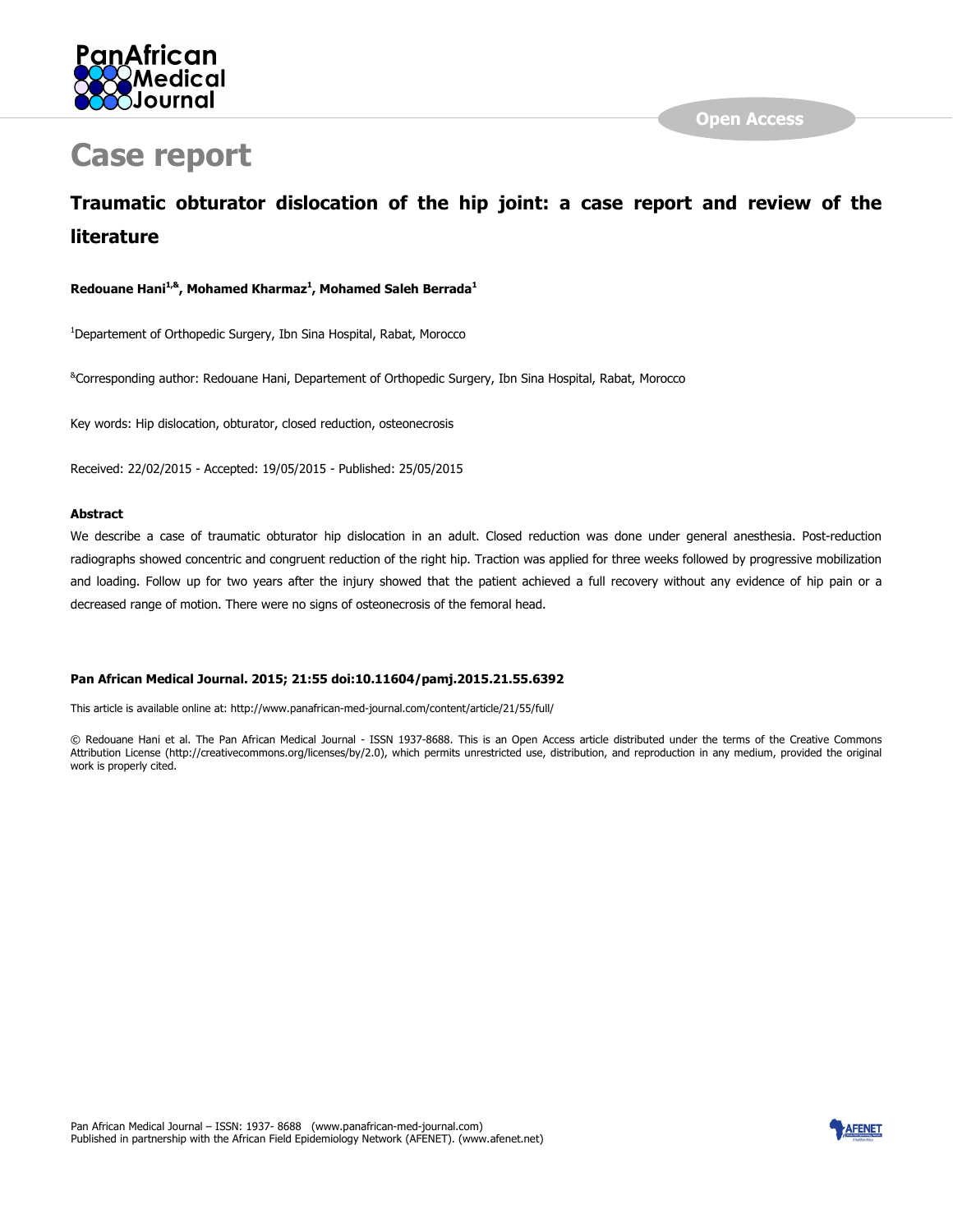#### **Introduction**

The rise of road traffic accidents involving high-energy trauma has increased the incidence of traumatic hip dislocation. Obturator hip dislocations in adults are rare, and only a few cases have been reported in the literature. We describe an adult case of traumatic true obturator hip dislocation.

#### Patient and observation

Male patient, 35-years-old, victim of an automobile accident was admitted in our emergency department two hours after. He complained about severe pain in his hip and inability to move the right lower limb. On physical examination he was conscious and hemodynamically stable, the lower limb was found in extension; abduction and external rotation. There were no neurovascular deficits without associated injuries Figure 1.

Radiographic examination of the pelvis revealed an obturator dislocation of the right hip. No associated fracture was seen Figure 2. The dislocation was immediately reduced under general anesthesia by traction in the line of the deformity followed by a gentle adduction and internal rotation, the pelvis was stabilized by an assistant. Clinical and radiographic evaluation showed a stable reduction Figure 3. Computed tomography showed no fracture of the femoral head. The patient was kept on bed rest for 3 weeks with continuous traction and he was permitted full weight bearing 6 weeks after the injury Figure 4.

Follow up for two years after the accident showed that the patient was pain free with full range of motion. There were no changes suggestive of avascular necrosis of the femoral head.

#### **Discussion**

Anterior dislocations of the hip are divided into two types according to the position of the femoral head, pubic or superior (type 1) and obturator or inferior (type 2) [1, 2].

Obturator dislocations of the hip are uncommon injury, occurring in less than 5% of all traumatic hip dislocations [2, 3].The lower incidence of anterior dislocation may be due to in part to the strong anterior capsule and the Y-shaped ligament of Bigelow [1]. They occur as a result of the forced abduction, external rotation and flexion of the hip joint [4]. Road traffic accidents were responsible for the majority of anterior obturator dislocations of the hip with dashboard impact, where sudden deceleration created the dislocating force [5].

Dislocation of the hip is an orthopedic emergency. Closed reduction under general anesthesia is considered as the treatment of choice in traumatic obturator hip dislocations [6, 7]. Reduction must be performed within 6 hours after trauma to reduce the risk of avascular necrosis witch is seen in 50% of cases if the hip is reduced more than six hours after the injury [1, 2]. In our case, the reduction was done within four hours after the accident. Obturator hip dislocation witch is irreducible by closed reduction requires open reduction through an ileo-inguinal approach. Toms et al reported a case of open reduction with release of the rectus femoral muscle [8] .Traction has been recommended for three to six weeks after the hip dislocation to allow capsular healing, followed by progressive mobilization and loading [9, 10]. Suitable imaging is needed to

exclude indentation fractures and to monitor the vascularity of the femoral head.

#### Conclusion

Obturator dislocation of the hip in adults is rare. Its rarity is due to the inherent stability of the joint, its deep position in the pelvis with strong ligaments and bulky muscles around the articulation. Prompt diagnosis and treatment are crucial in the management of these injuries.

## Competing interests

The authors declare no competing interests.

### Authors' contributions

All the authors read and approuved the final manuscript.

#### Figures

Figure 1: closed reduction of the right hip joint under general anesthesia: (a) before reduction; (b) after reduction

Figure 2: anteroposterior radiograph of the pelvis showing an obturator dislocation of the right hip

**Figure 3:** post reduction radiograph showing the right hip congruency

Figure 4: post reduction CT showing no fracture of the femoral head

#### References

- 1. Phillips AM, Konchwalla A. The pathologic features and mechanism of traumatic dislocation of the hip. Clin Orthop Relat Res. 2000 Aug;(377):7-10. PubMed | Google Scholar
- 2. Epstein HC. Traumatic dislocations of the hip. Clin Orthop Relat Res. 1973 May;(92):116-42. PubMed | Google Scholar
- 3. Dawson I, van Rijn AB. Traumatic anterior dislocation of the hip. Arch Orthop Trauma Surg. 1989;108(1):55-7. **PubMed** | Google Scholar
- 4. DeLee JC. Fractures and dislocations of the hip. In: Rockwood Jr CA, Green DP, editors. Fractures in adults, vol. 2. 4thed., Philadelphia: Lippincott Raven; 1996(4). p. 1756-803. Google **Scholar**
- 5. Sneath RJ, Morgan NP. Bilateral traumatic anterior dislocation of the hip joint. J Accid Emerg Med. 1997 Nov;14(6):391. PubMed | Google Scholar
- 6. Duygulu F, Karaoglu S, Kabak S, Karahan OI. Bilateral obturator dislocation of the hip. Arch Orthop Trauma Surg. 2003 Feb;123(1):36-8. PubMed | Google Scholar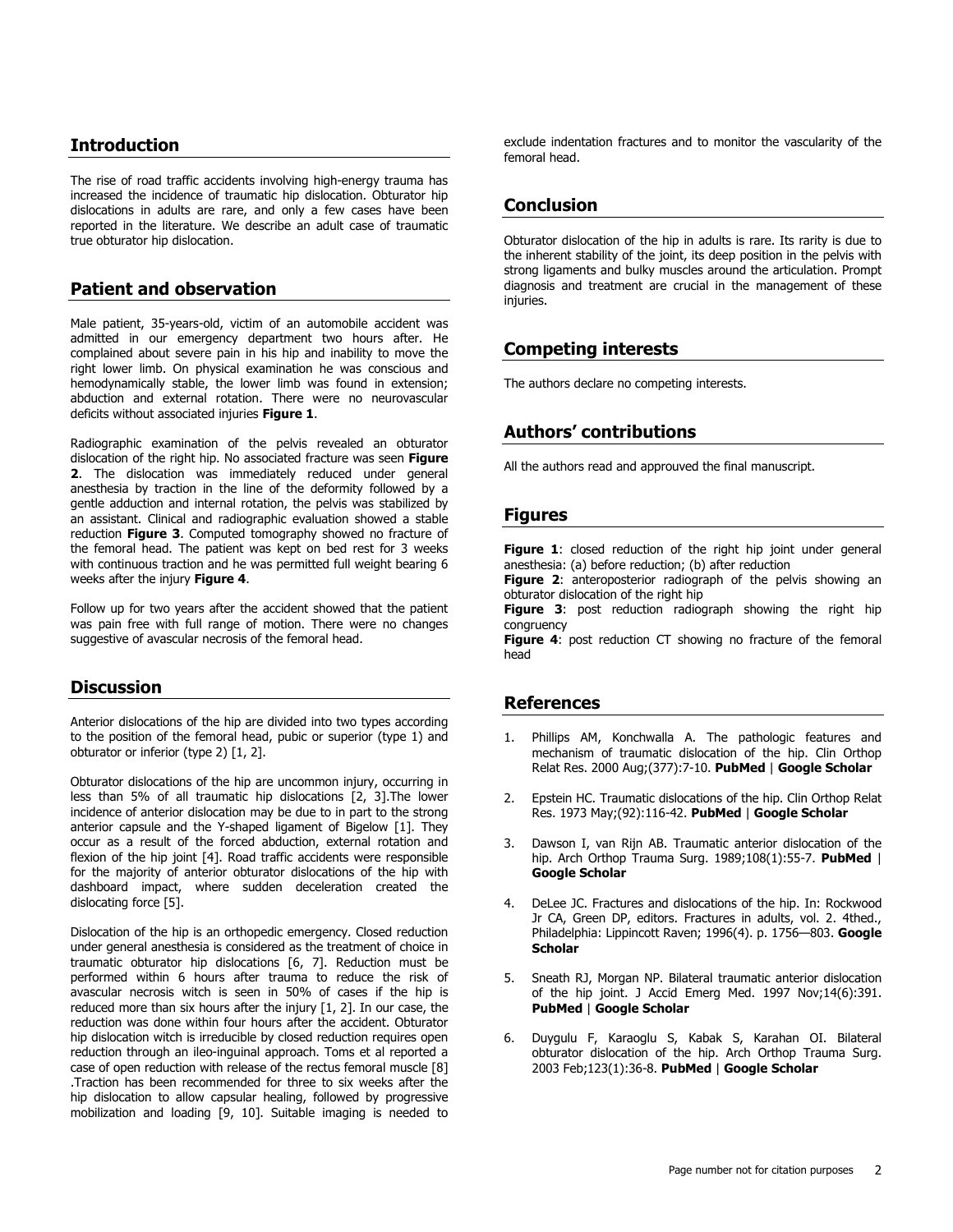- 7. Lam F, Walczak J, Franklin A. Traumatic asymmetrical bilateral hip dislocation in an adult: a case report. Emerg Med J. 2001; 18(6):506-7. PubMed | Google Scholar
- 8. Toms AD, Williams S, White SH. Obturator dislocation of the hip. J Bone Joint Surg. 2001 Jan;83(1):113-5. PubMed | Google Scholar
- 9. Mowery C, Gershuni DH. Fracture dislocation of the femoral head treated by open reduction and internal fixation. J Trauma. 1986 Nov;26(11):1041-4. PubMed | Google **Scholar**
- 10. Amihood S. Anterior dislocation of the hip. Injury. 1975 Nov;7(2):107-10. PubMed | Google Scholar



Figure 1: closed reduction of the right hip joint under general anesthesia: (a) before reduction; (b) after reduction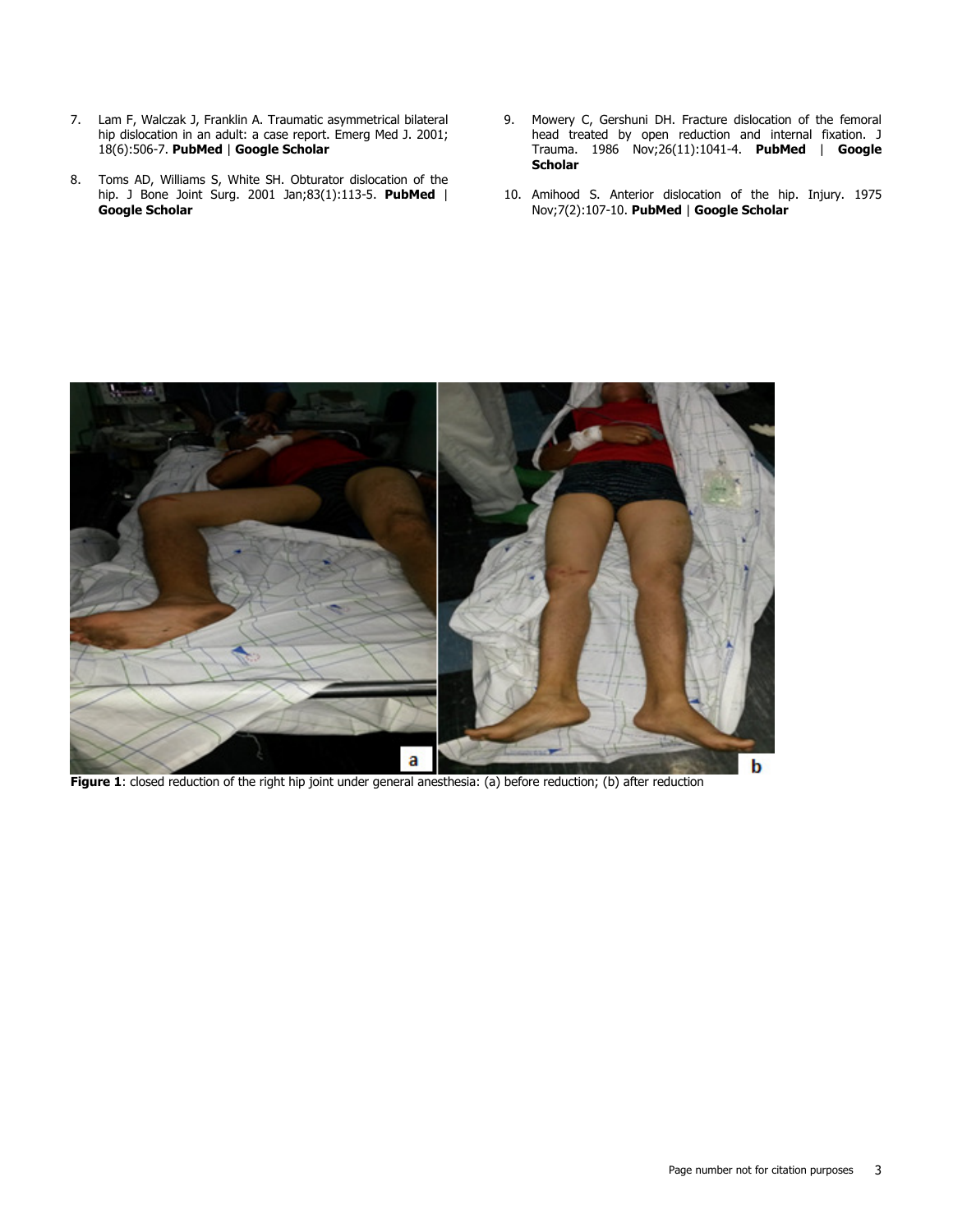

**Figure 2:** anteroposterior radiograph of the pelvis showing an obturator dislocation of the right hip



Figure 3: post reduction radiograph showing the right hip congruency